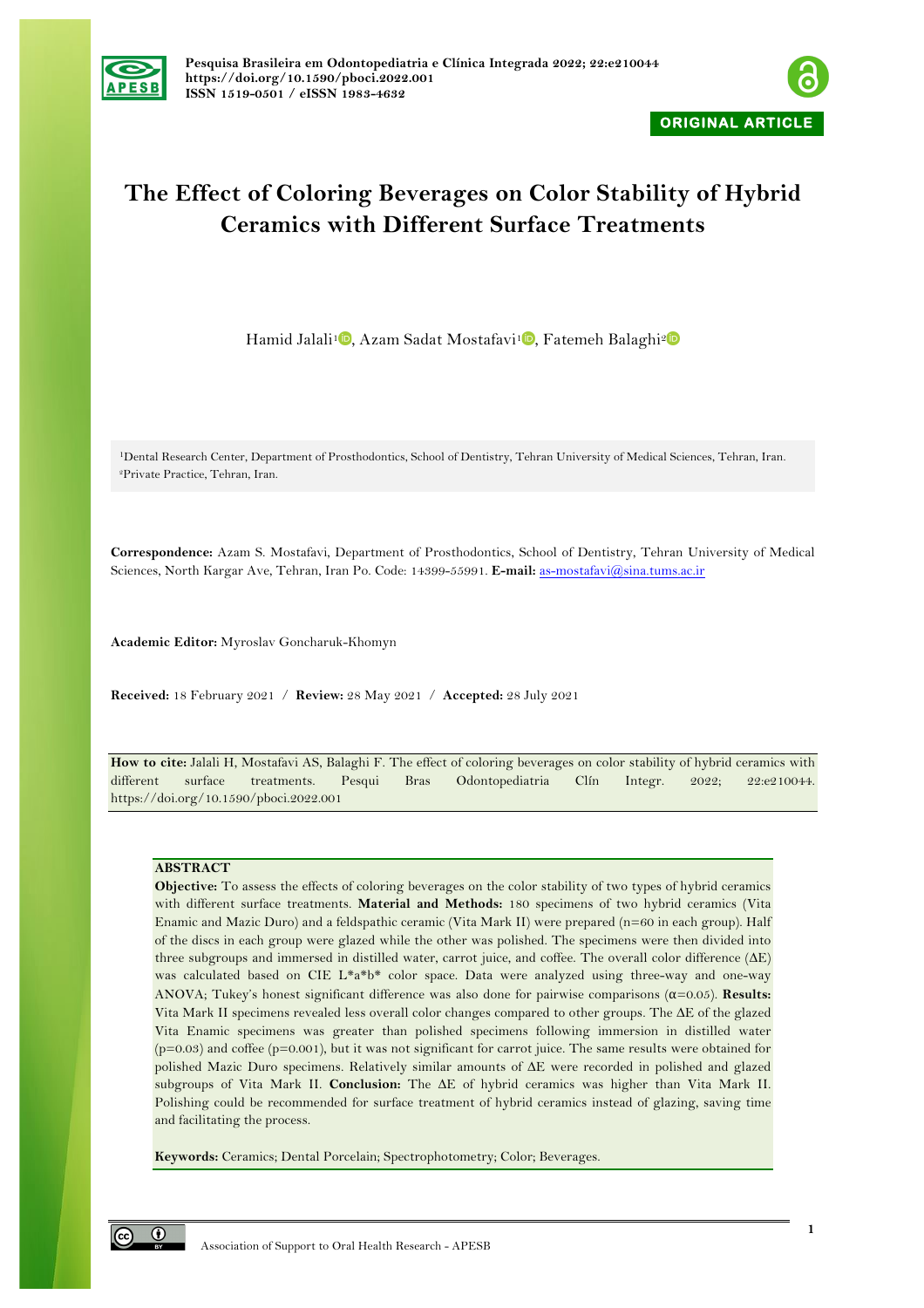# **Introduction**

Esthetic restorations are among the highly popular dental treatments. Different restorative materials may be used for the fabrication of esthetic restorations, such as different types of reinforced composite resins, conventional ceramics, and high-strength reinforced ceramics [1]. Dental ceramics are ideal for restoring natural teeth due to their excellent physical properties, favorable esthetics, optimal biocompatibility, low thermal conduction, and high wear resistance  $\lceil 2 \rceil$ . Thus, ceramics have numerous applications for dental restorations such as inlays, onlays, crowns, and porcelain veneers [3]. In addition, esthetic ceramic crowns should be able to preserve their morphology and optical and biological properties under different clinical conditions [4].

The computer-aided design/computer-aided manufacturing (CAD-CAM) technology has been used in cosmetic dentistry for the past 30 years, enhancing the fabrication of restorations. Also, under controlled conditions, the fabricated CAD-CAM blocks increase the internal strength of restorations compared with the conventional fabrication methods [5].

Recently, hybrid resin ceramics were introduced for the CAD-CAM systems, decreasing all-ceramic restorations' fragility under functional loads. These materials include hybrid ceramics with resin-infused matrix (Enamic, Vita Zahnfabrik), resin nano-ceramics (Lava Ultimate, 3M ESPE), and nano-hybrid ceramics (Cerasmart, GC Dental Products)  $\lceil 1, 6 \rceil$ .

Vita Enamic possesses a combination of ceramic and composite properties. It contains 86wt% nanofeldspathic ceramic composed of silicon oxide, aluminum oxide and 14wt% methacrylate polymer. Due to the ceramic and polymer dual network, the manufacturer claims that it has lower brittleness and fragility than ceramics and possesses excellent mechanical properties and optimal integrity [7]. In this material, the dominant ceramic network is reinforced by a polymer network, such that the two networks are interconnected. Despite having a high degree of elasticity, it can tolerate high loads after bonding; therefore, it can be used in areas with minimal preparation. Resistance to staining in crowns is as important as their fracture resistance and other mechanical properties. Over time, poor color stability and staining of crowns often necessitate crown replacement. On the other hand, restorations with rougher surfaces are more susceptible to staining. Therefore, the finishing and polishing techniques should provide smooth restoration surfaces with light reflection properties comparable to those of natural teeth [8].

Some studies reported that glazing provides better surface properties and stain resistance than polishing techniques [9,10]. On the other hand, it has been reported that polishing has displayed promising results similar to glazing [6,8]. Evidence shows that satisfaction with the color and appearance of teeth has positive psychological impacts on patients of all age groups [11,12].

In restorative dentistry, dental esthetics depends on selection of a durable biomaterial with favorable color stability [13]. The color parameters can be quantitatively measured by a spectrophotometer according to the CIE L\*a\*b\* color space, an analytical model for color differentiation of human eye. The main advantage of this system over other colorimetric systems is the ability of clinical interpretation of results because the color change in this system is perceivable by the human eye and accordingly, the range of detectable color change can be clinically specified [14].

Since studies about the effects of coloring solutions on hybrid ceramics and their stain resistance are scarce with different conditions, this *in vitro* study sought to assess the effects of different coloring beverages on the stainability of hybrid ceramics with two different surface treatments (polishing and glazing). The null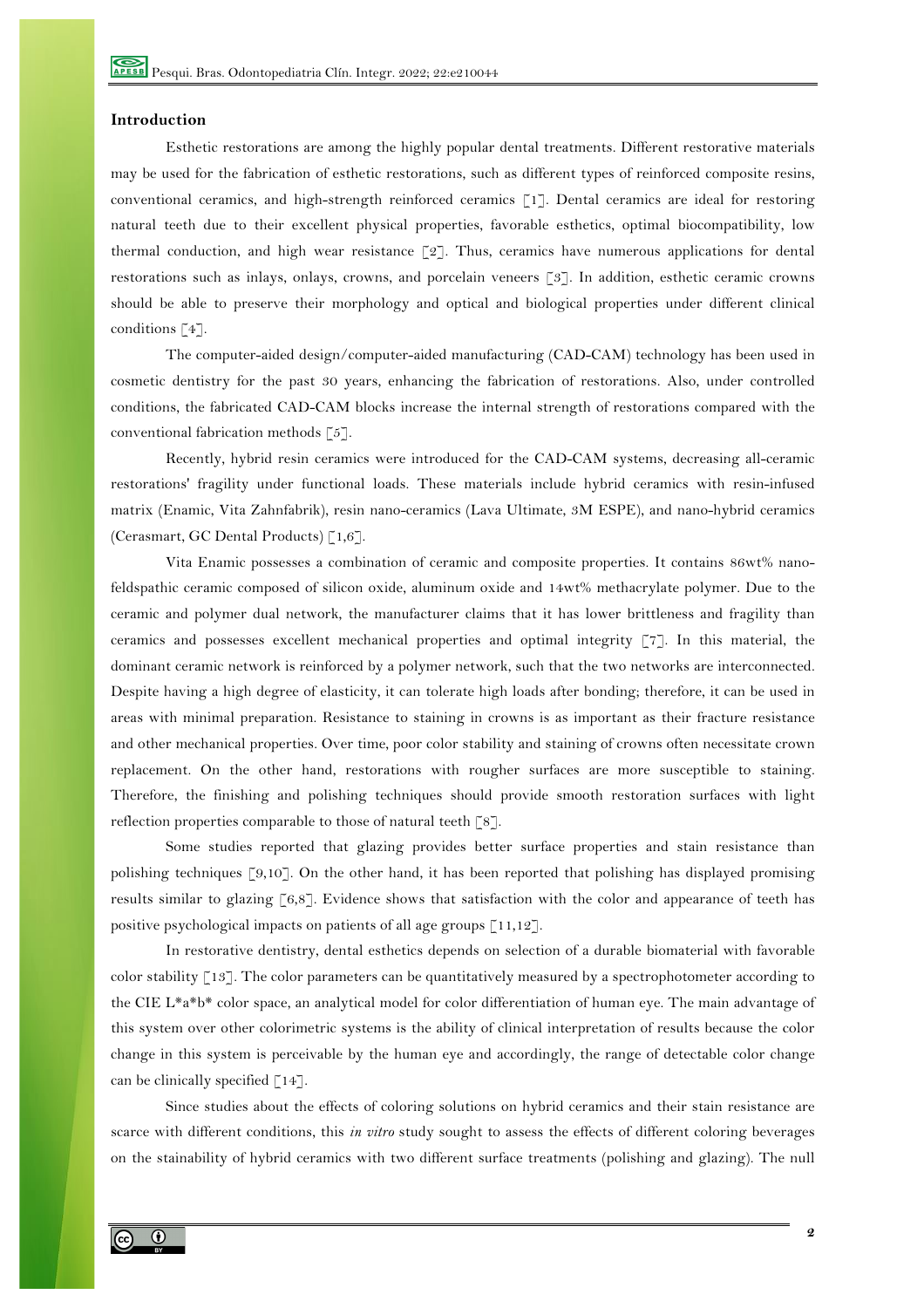hypothesis was that there would be no significant difference in a color change of ceramic specimens with different surface treatments following immersion in different coloring beverages.

# **Material and Methods**

## Sampling

A power analysis was performed based on a previous study by Kilinc and Turgut [8]. The sample size was calculated as 10 specimens per group for a significance level of  $\alpha = 0.05$  and power of 0.80.

Fabrication and Preparation of Specimens

Table 1 presents the characteristics of CAD-CAM ceramic blocks used in the present study. All the specimens were in the same A2 shade. The CAD-CAM blocks were mounted in related molds with polyester material and were then sectioned into 1-mm-thick slices using a cutting machine (T210 Mecatome, PRESI Trade, Shanghai, China). A digital caliper (Guanglu Instruments, Guilin, China) was used to confirm the thickness of specimens. Sixty discs of each kind of CAD-CAM ceramic were prepared and stored in plastic containers.

| Group          | Material                                        | Composition<br>Manufacturer                                                                                                                                                                             |                                            | Specimen's     | Batch#   |
|----------------|-------------------------------------------------|---------------------------------------------------------------------------------------------------------------------------------------------------------------------------------------------------------|--------------------------------------------|----------------|----------|
|                |                                                 |                                                                                                                                                                                                         |                                            | Dimension (mm) |          |
|                | Vita Enamic<br>(Hybrid ceramic)                 | 86% feldspar ceramic enriched with<br>aluminum oxide, 14% UDMA +<br><b>TEGGDMA</b>                                                                                                                      | VITA Zahnfabrik, Bad<br>Sackingen, Germany | $1*12*14$      | 60210    |
| $\mathfrak{D}$ | Mazic Duro (Nano<br>hybrid ceramic              | 20% Resin matrix (UDMA +<br>TEGGDMA) and 80% Ceramic<br>aluminosilicate,<br>Filler<br>(barium<br>silicon dioxide and zirconia).                                                                         | Vericom, Chuncheon,<br>Korea               | $1*12*12$      | DH7N02A3 |
| 3              | Vita Mark II<br>(Feldspathic)<br>ceramic block) | Feldspathic crystalline particles in<br>glassy matrix (filler: 30% Fine<br>particle feldspar ceramic; 54%-64%<br>$SiO2$ , 20-23% Al2O3, 6%-9%<br>Na <sub>2</sub> O <sub>, 6</sub> -8% K <sub>2</sub> O) | VITA Zahnfabrik, Bad<br>Sackingen, Germany | $1*12*14$      | 36990    |

# **Table 1. Description of materials used in this study.**

### Glazing of Specimens

Half of the ceramic discs in groups  $1$  (n=30) and  $2$  (n=30) were glazed using Optiglaze liquid (Nanofilled light-cured protective coating, GC, Tokyo, Japan). The specimens were then light-cured for 30 s using a dental lab curing unit (Heraflash Light Curing Unit, Heraeus Kulzer GmbH., Germany). In group 3, SpeedGlaze (Glaze spray, Dentsply Sirona, North Carolina, USA) was sprayed on half of the specimens (n=30) and they were then placed in Cerec SpeedFire furnace (Dentsply Sirona, North Carolina, USA) at 850° C for 1 min.

# Polishing of Specimens

The remaining half of ceramic discs in groups 1 and 2 were polished with Enamic polishing kit (VITA Zahnfabrik H. Rauter GmbH & Co. KG, Bad Säckingen, Germany) as follows: Step 1: Pink-color pre-polishing burs were used for 7-10 min; Step 2: Gray-color high gloss polishing burs were used for 5-8 min.

The remaining half of the specimens in group 3 were polished with 60, 600, and 1200-grit silicon carbide paper discs (Cosmedent Inc., Chicago, IL, USA) in an orderly fashion to obtain a high-shine surface. Next, the specimens in polished and glazed groups were randomly divided into three subgroups (n=10) for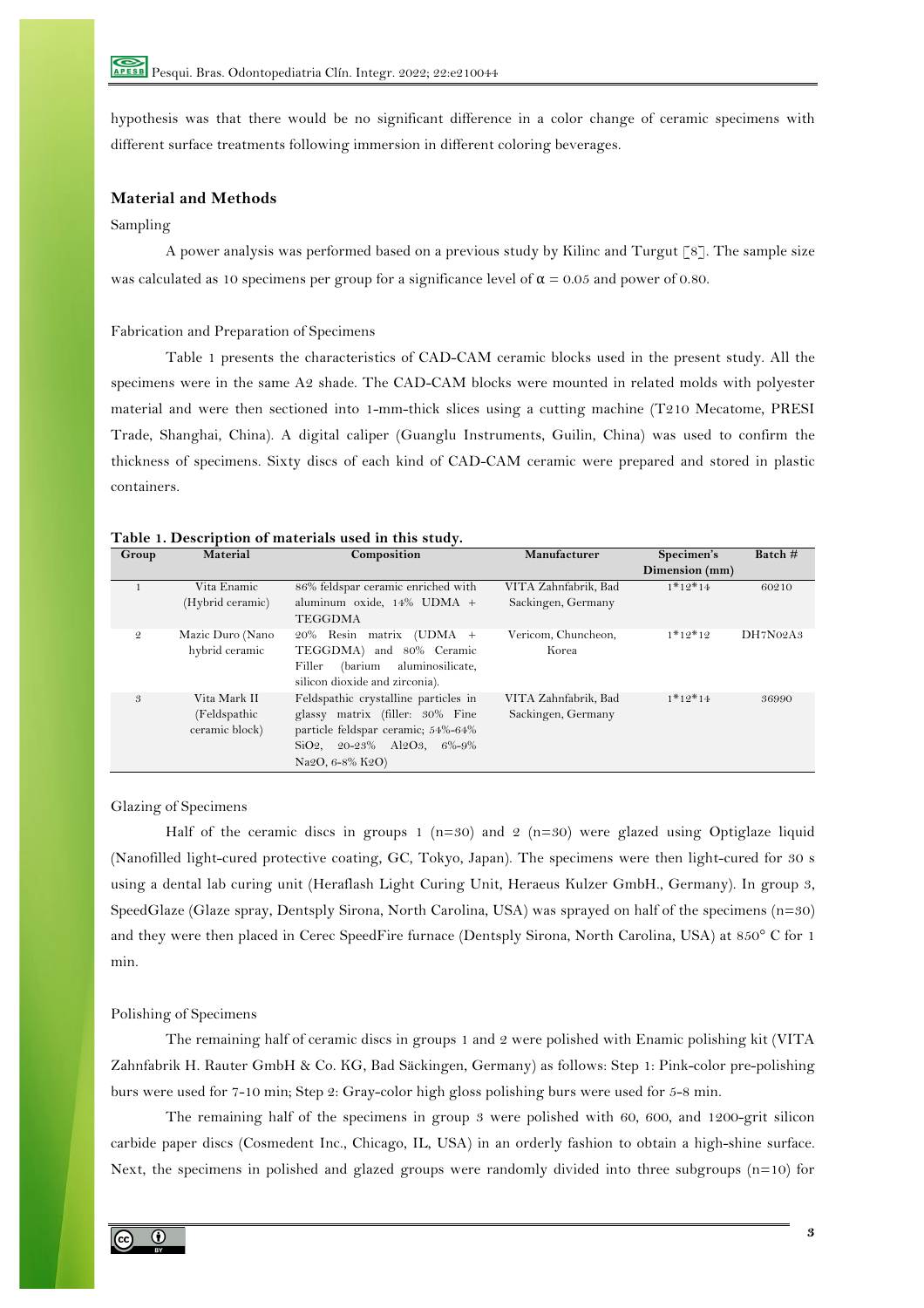immersion in distilled water (control subgroup), coffee, and carrot juice (experimental subgroups). Figure 1 shows the study groups. The specimens were then immersed in the respective coloring solutions in coded plastic containers and incubated at 37° C for a month. The solutions were not diluted and replaced every three days to prevent possible bacterial contamination.



**Figure 1. Study groups and their subgroups.**

Spectrophotometry

The specimens were immersed in distilled water in an ultrasonic bath for 5 min to ensure no contamination prior to spectrophotometry. The color difference (∆E) of the specimens after immersion (compared with baseline) was measured using a portable spectrophotometer (X-Rite I1-Pro, X-Rite, Grand Rapids, USA). The spectrophotometer was calibrated with a white tile prior to measurements and it was repeated once every hour. The color parameters of the specimens were measured by the same operator under standardized environmental conditions. Since the specimens were semi-transparent, the light emitted by the spectrophotometer could be passed through the margins. To prevent this effect (edge-loss) which could be related to the position of spectrophotometer aperture relative to the specimen, three measurements were performed at the center of each specimen. The mean of the obtained three values was then calculated and reported. Visual thresholds will be used for the analysis of the results; the color change cannot be detected by the human eye under normal conditions when ∆E < 1. Furthermore, ∆E > 3.3 is not clinically acceptable. In addition, for standardization of the background color effect on the color parameters, white cardboard (Leneta Co., Mahwah, NJ, USA) was used as the background. The spectrophotometric data were interpreted using Xrite i1 Share software (v1.4, X-Rite Inc., Grand Rapids, MI, USA).

A total of 894 measurements were made, which decreased to 298 measurements after calculating the mean values. The CIE L\*a\*b\* color system [15] was used to calculate the  $\Delta E$  of ceramic specimens in different groups based on the type of surface treatment and type of coloring solution.

## Data Analysis

Data were analyzed using SPSS software (version 22, IBM Co, New York, USA). The measures of central dispersion (mean, standard deviation, minimum and maximum) of ∆E were calculated and reported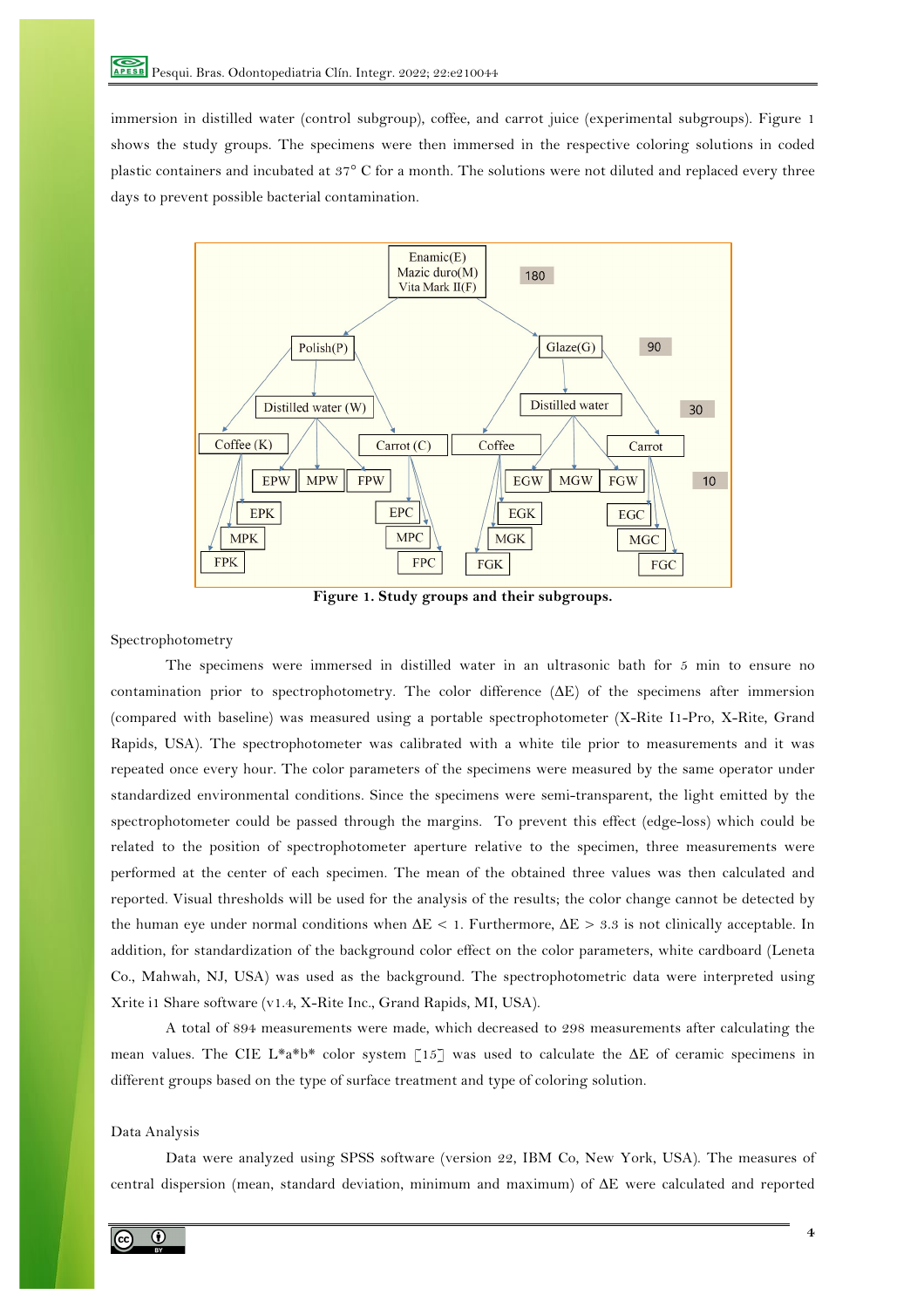separately based on the type of ceramic (feldspathic porcelain, Vita Enamic, and Mazic Duro), type of surface treatment (glazing and polishing), and type of coloring solution (distilled water, carrot juice, and coffee). Three-way ANOVA was applied to assess the effects of type of ceramic, coloring solution, and type of surface treatment on ∆E. One-way ANOVA was used to compare the color change based on the type of ceramic and type of coloring solution. The Student's t-test was applied to compare the color change based on the type of surface treatment. Pairwise comparisons were carried out using the Tukey honestly significant difference (HSD) test  $(\alpha=0.05)$ .

# **Results**

The effects of coloring solution ( $p=0.009$ ), type of ceramic ( $p<0.001$ ) and type of surface treatment  $(p<0.001)$  as well as the interaction effects of coloring solution and type of ceramic  $(p=0.04)$  and type of ceramic and type of surface treatment (p<0.001) on ∆E were statistically significant. However, the interaction effects of the type of coloring solution and type of surface treatment  $(p=0.347)$ , and type of coloring solution, type of ceramic, and type of surface treatment ( $p=0.35$ ) on  $\Delta E$  were not significant (Table 2).

| Table 2. Statistical analysis of the ceramic type, coloring beverage and surface treatment on the color |  |  |  |  |  |  |
|---------------------------------------------------------------------------------------------------------|--|--|--|--|--|--|
| change of specimens.                                                                                    |  |  |  |  |  |  |

| <b>Source</b>             | <b>Type III Sum of Squares</b> | df             | <b>Mean Square</b> |        | Sig.  |
|---------------------------|--------------------------------|----------------|--------------------|--------|-------|
| Media                     | 12.587                         | $\mathcal{Q}$  | 6.294              | 4.858  | 0.009 |
| Material                  | 40.991                         | $\mathcal{Q}$  | 20.496             | 15.819 | 0.000 |
| Polish                    | 46.299                         |                | 46.299             | 35.735 | 0.000 |
| Media * Material          | 13.040                         | 4              | 3.260              | 2.516  | 0.044 |
| Media * Polish            | 2.768                          | $\mathcal{Q}$  | 1.384              | 1.068  | 0.347 |
| Material * Polish         | 26.686                         | $\mathcal{Q}$  | 13.343             | 10.299 | 0.000 |
| Media * Material * Polish | 5.806                          | $\overline{4}$ | 1.452              | 1.120  | 0.350 |

Vita Mark II specimens revealed less overall color changes than the other two groups (Figure 2). The ∆E of the glazed Vita Enamic specimens was greater than that of polished specimens following immersion in distilled water (2.32 *versus* 0.60, p=0.03) and coffee (3.3 *versus* 0.58, p=0.001); despite higher color change values recorded in carrot juice group, it was not significant (p>0.05). The same results were obtained for polished Mazic Duro specimens (p=0.02, p=0.01 for coffee and distilled water, respectively). Relatively similar amounts of ∆E were recorded in polished and glazed subgroups of Vita Mark II (p>0.05). Vita Enamic displayed the same ∆E for glazed specimens in different coloring solutions, likewise for polished ones (p>0.05). Higher levels of ∆E were detected for polished Mazic Duro when immersed in carrot juice and coffee compared to distilled water (p<0.001 comparing MPC and MPW), although glazed specimens in this group showed no significant differences (p>0.05).

Similar ∆E values were recorded in glazed Vita Mark II specimens, while more color changes were detected for carrot juice and coffee compared to distilled water in polished ones (p<0.001 for FPC and FPW, p=0.004 for FPC and FPK) (Table 3). Among glazed specimens immersed in distilled water, ∆E of Vita Enamic was greater than Vita Mark II (p=0.01), while Mazic Duro specimens revealed no significant differences with other two groups (Table 3). Among glazed specimens immersed in coloring solutions, Vita Mark II displayed less color changes; for distilled water, the most color change was related to Vita Enamic, which was significantly different from the feldspathic specimens (p=0.01). In carrot juice, Mazic Duro disclosed greatest ∆E with a significant difference to Vita mark II (p=0.01). In coffee, the most ∆E was recorded for Vita Enamic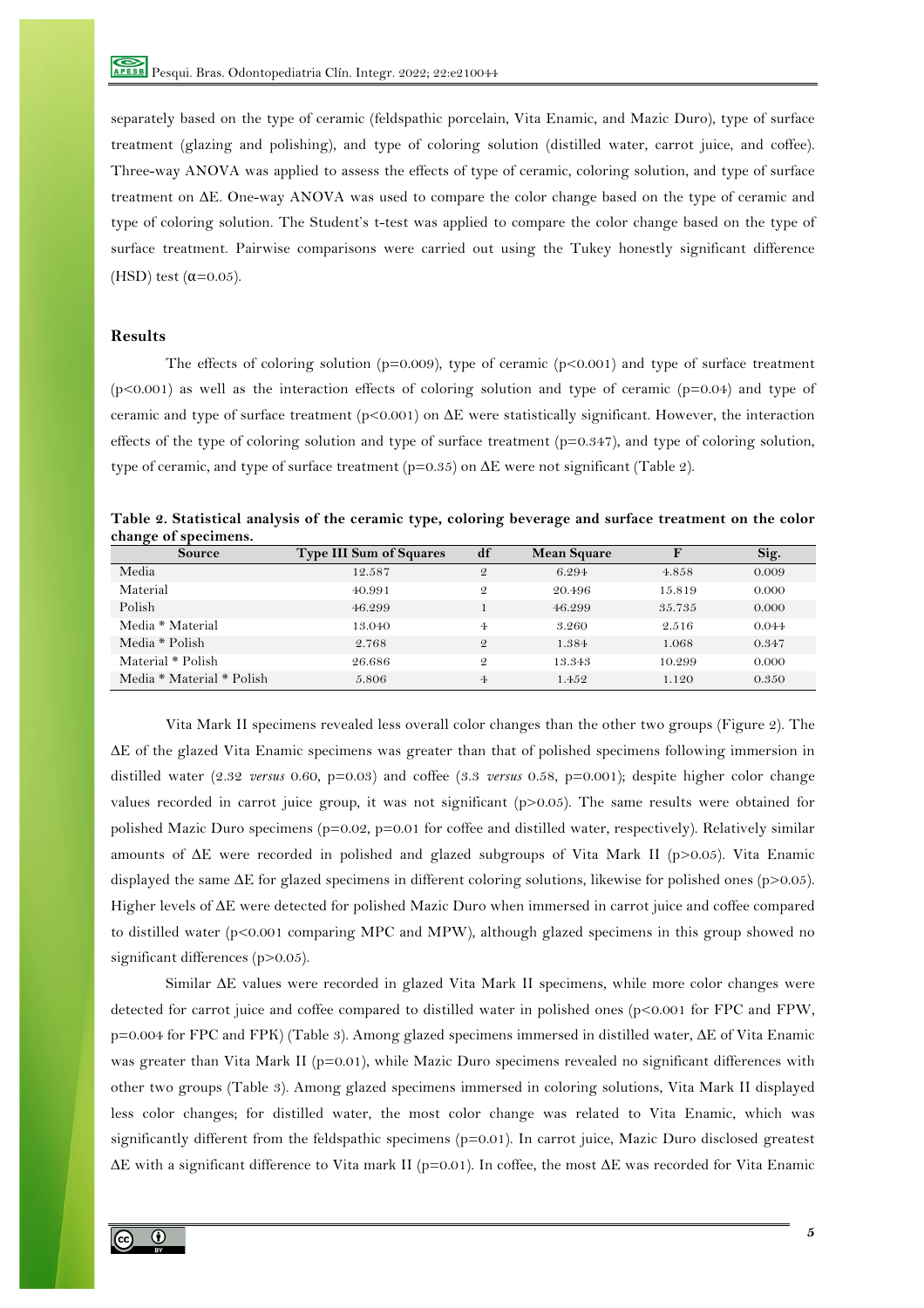following by Mazic Duro and both were significantly higher than the third group (p=0.01 and p=0.005, respectively).



**Figure 2. The mean color difference (∆E) in terms of immersion solutions, surface treatment and ceramic type.**

| Ceramic      | <b>Surface Treatment</b> | <b>Coloring Solution</b> | Mean $\pm$ Std. Deviation |
|--------------|--------------------------|--------------------------|---------------------------|
| Vita Enamic  | Polished                 | Water                    | $0.60 \pm 0.69$           |
|              |                          | Carrot Juice             | $0.84 \pm 0.58$           |
|              |                          | Coffee                   | $0.58 \pm 0.34$           |
|              | Glazed                   | Water                    | $2.32 \pm 1.30$           |
|              |                          | Carrot Juice             | $2.08 \pm 1.35$           |
|              |                          | Coffee                   | $3.30 \pm 1.19$           |
| Mazic Duro   | Polished                 | Water                    | $0.41 \pm 0.12$           |
|              |                          | Carrot Juice             | $1.63 \pm 0.76$           |
|              |                          | Coffee                   | $1.01 \pm 0.75$           |
|              | Glazed                   | Water                    | $1.43 \pm 1.01$           |
|              |                          | Carrot Juice             | $3.46 \pm 2.66$           |
|              |                          | Coffee                   | $3.05 \pm 2.28$           |
| Vita Mark II | Polished                 | Water                    | $0.27 \pm 0.16$           |
|              |                          | Carrot Juice             | $1.20 \pm 0.34$           |
|              |                          | Coffee                   | $0.63 \pm 0.48$           |
|              | Glazed                   | Water                    | $0.73 \pm 0.67$           |
|              |                          | Carrot Juice             | $0.80 \pm 0.88$           |
|              |                          | Coffee                   | $0.57 \pm 0.54$           |

**Table 3. The mean color difference (∆E) and standard deviation of ceramic specimens with two different surface treatments, immersed in 3 types of coloring solutions.**

# **Discussion**

This study assessed the effects of coffee and carrot juice on the stainability of glazed and polished hybrid ceramics (Vita Enamic and Mazic Duro) compared to a control group (Vita Mark II feldspathic porcelain). The results showed a significant effect of the ceramic type and the interaction effect of coloring solution and ceramic type, as well as interaction effect of ceramic type and surface treatment on ∆E. Thus, the null hypothesis of the study, was rejected.

In general, the ∆E of all ceramic specimens was within the clinically acceptable range, except for the glazed Mazic Duro specimens stored in carrot juice (∆E=3.46). Acar et al. [16] reported that Enamic was a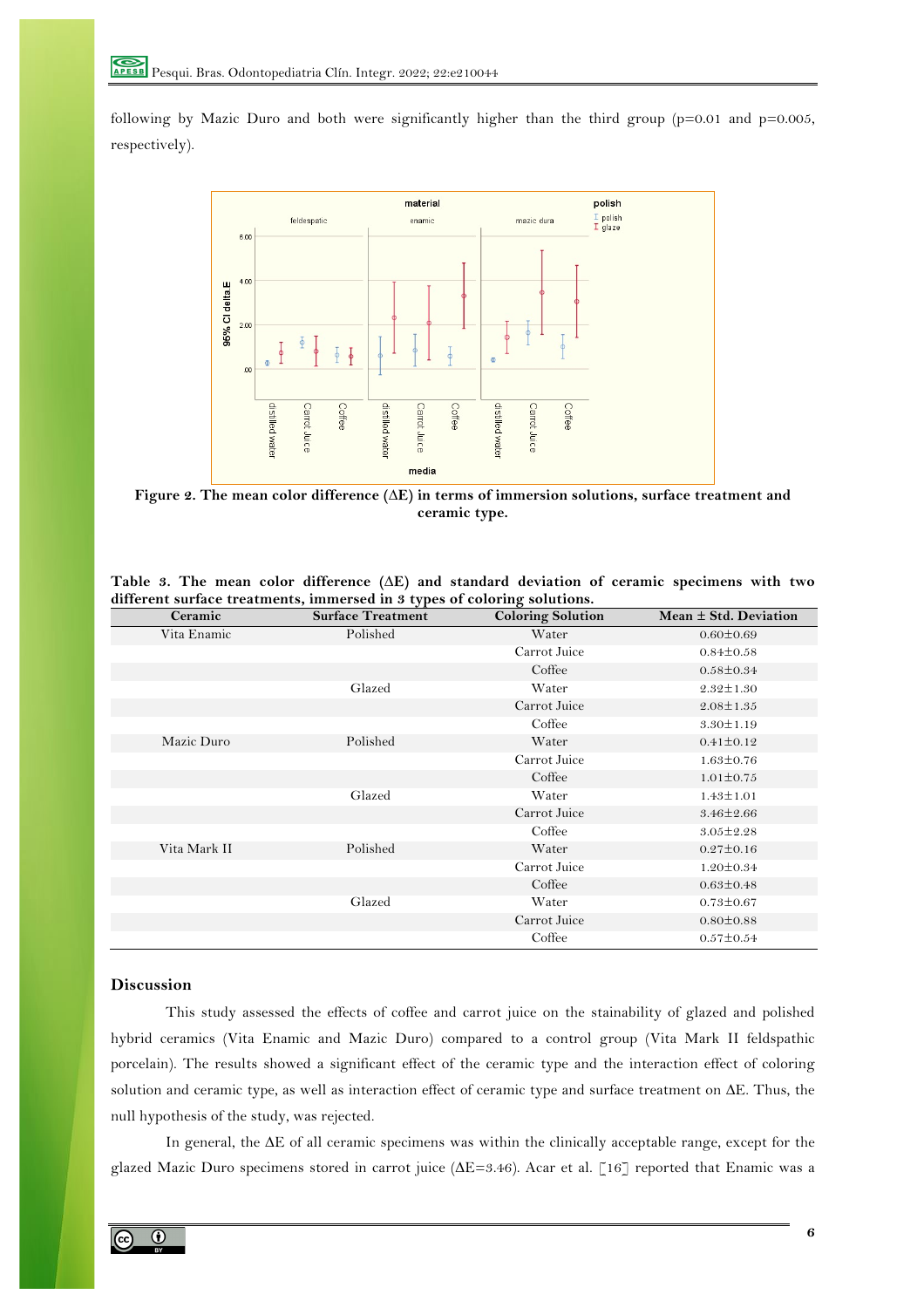suitable alternative to lithium disilicate ceramics in color stability. Considering the variable chemical composition of ceramics, they might have diverse optical behavior; the current results confirmed this statement.

Ceramics' surface quality and color change are influenced by their crystalline structure, polymer matrix, and size and shape of filler particles. In this study, Vita Mark II porcelain had lower ∆E than Vita Enamic and Mazic Duro, which was in agreement with Abu-Obaid et al. [17] results. Vita Mark II is a feldspathic porcelain and the difference in type of ceramics is the main reason explaining their different color stability. Also, ceramics composed of more stable compounds experience more homogenous color change following immersion in different coloring solutions and after polishing and glazing surface treatments. Therefore, show higher color stability [8]. On the other hand, the manufacturers of hybrid ceramics claim that the fine-structure feldspar ceramic network is reinforced by the application of a completely homogenous polymer network [18].

The main idea was to achieve higher strength and Weibull modulus and minimal wear in antagonistic teeth in patients with bruxism. However, due to having a weak polymer matrix, it is easily separated from the ceramic network. Consequently, it results in higher surface roughness of hybrid ceramics, which adversely affects their optical properties in long-term [19]. Furthermore, evidence shows that Vita Enamic has high amounts of  $\text{Al}_2\text{O}_3$  (about 23wt%); therefore, it has lower translucency than Vita Mark II [19]. On the other hand, in addition to color parameters and composition of ceramics, their surface treatment also affects the optical properties of restorations such that high-gloss polishing improves the esthetic appearance of ceramic and composite restorations. Vita Enamic has reportedly higher internal and marginal adaptation than feldspathic ceramic; this superiority can be related to the better adaptation and compatibility of Vita Enamic with the CAD-CAM technology [20].

Considering the scarcity of studies on the novel hybrid ceramics, adequate information about the effects of finishing and polishing techniques or immersion in coloring solutions on their color stability is not available. The overall appearance and optical perception of dental restorations are influenced by several factors such as the color of the adjacent teeth, the effects of light scattering, and the inherent properties of materials such as their opacity and translucency. The color change cannot be detected by the human eye under normal conditions when  $\Delta E < 1$ . Furthermore,  $\Delta E > 3.3$  is not clinically acceptable [21].

Kilinc and Turgut [8] showed that the optical properties of CAD-CAM materials were affected by the type of material. Also, the color stability of Vita Mark II ceramic was higher than that of polymer-based resin ceramics. Saba et al. [22] reported that the color change of Enamic was higher than that of Vita Mark II, and maximum staining occurred in coffee solution (in comparison to red wine and distilled water). Moreover, Lawson et al. reported that the color change of Enamic specimens was higher than that of Paradigm C (feldspathic porcelain) but not significant and it was clinically acceptable [23]. On the other hand, Koksal and Dikbas [24] evaluated the color stability of porcelain and acrylic teeth and reported that porcelain teeth had higher color stability. Furthermore, Acar et al. [16] and Gawriołek et al. [25] exhibited that ceramic materials have better color stability than composite resins. In the present study, the color stability of feldspathic porcelain was higher than that of Vita Enamic and Mazic Duro, which was in agreement with the results of the recent studies.

Similar to this study, Ghahramanloo et al. [26] showed that type of restorative material (GC Gradia indirect micro-ceramic composite and Vita VMK 95 porcelain), type of solution (orange juice, tea, and cola) and duration of storage had significant effects on color parameters.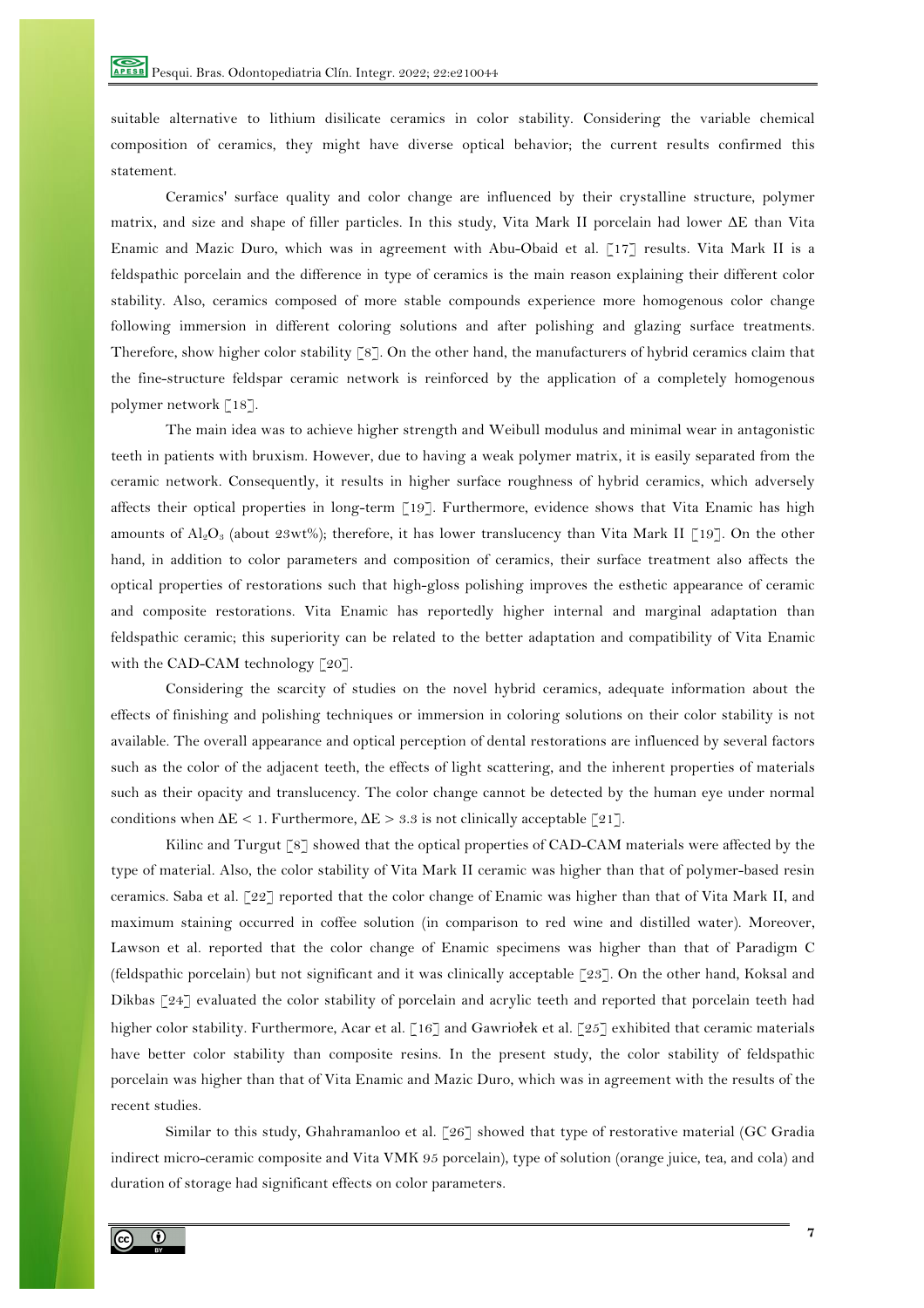The current results revealed that the effect of surface treatment method and the interaction effect of ceramic type and surface treatment method on color change were statistically significant, such that glazed Vita Enamic and Mazic Duro specimens experienced greater ∆E than polished specimens following immersion in different coloring solutions. However, polished and glazed feldspathic porcelain specimens experienced almost the same degree of ∆E following immersion in coloring drinks. Polishing and glazing of ceramics had different effects on the L\*, a\* and b\* color parameters such that polishing and glazing increased the color parameters in some ceramics and decreased them in some others; no definite conclusion has been reached on this topic. Glazing of ceramic in a porcelain oven is conventionally performed for surface treatment of ceramic restorations and achieving a smooth surface.

Manual polishing can also create a smooth ceramic surface comparable to glazing [27]. This study revealed that manual polishing, similar to glazing, created a homogenous surface in terms of color parameters of ceramics; however, the role of ceramic type in this respect is also important. Kilinc and Turgut [8] showed that manual polishing of ceramics could yield results comparable to glazing. In this regard, the same result was obtained in the present study for Vita Mark II ceramic. However, they recommend glazing to decrease the stainability of Enamic, which can be due to evaluation of specimens after aging (and not immersion in coloring solutions). Sagsoz et al. [6] evaluated the effect of polishing techniques on color stability of CAD-CAM resin ceramics and demonstrated that the use of polishing kits resulted in a color stability comparable to glazing of ceramic specimens with no significant difference between them. Moreover, Ozarslan et al. [28] reported superior clinical performance of translucent Vita Enamic in terms of color change following the use of a clinical polishing kit compared with a technical polishing kit and glazing. The authors immersed the same groups of specimens in coloring agents in another study and reported that polishing techniques were preferred for interpenetrating network (IPN) materials in terms of color stability [29].

In the present study, despite some differences in ∆E of glazed and polished ceramic specimens, the results revealed that polishing kits provided a color stability comparable to glazing in ceramic specimens. Thus, manual polishing of ceramic restorations can be considered an alternative to glazing to obtain smoother and more uniform restoration surfaces. Saving time is the main advantage of manual polishing because there would be no need to send the restoration to a laboratory (as required for glazing). On the other hand, polishing after glazing decreases the lightness of specimens, removes the excess parts, and confers a more naturallooking appearance to the restoration [30].

However, some researchers have reported the superiority of glazing to polishing for porcelain ceramics in terms of surface properties and color stability [2,9,10,31]. In this regard, Abu-Obaid et al. [17] suggested re-glazing after surface adjustment instead of polishing. Although the color change of Vita Mark II was not significant between polished and glazed groups, which was in line with the present study, the stainability was higher in polished Enamic specimens. This difference in Enamic results could be due to different immersion times and also polishing procedures.

The current study results showed that the interaction effect of coloring solution and surface treatment and the interaction effect of coloring solution and ceramic material on ∆E were significant; however, the interaction effect of coloring solution and surface treatment on ∆E was not significant. The glazed feldspathic porcelain specimens showed almost equal color change following immersion in all three solutions; however, the polished specimens showed greater color change following immersion in carrot juice and coffee, compared with distilled water, which indicates the significant effect of type of coloring solution on ∆E. The glazed and polished Vita Enamic specimens showed almost equal ∆E following immersion in different solutions, while the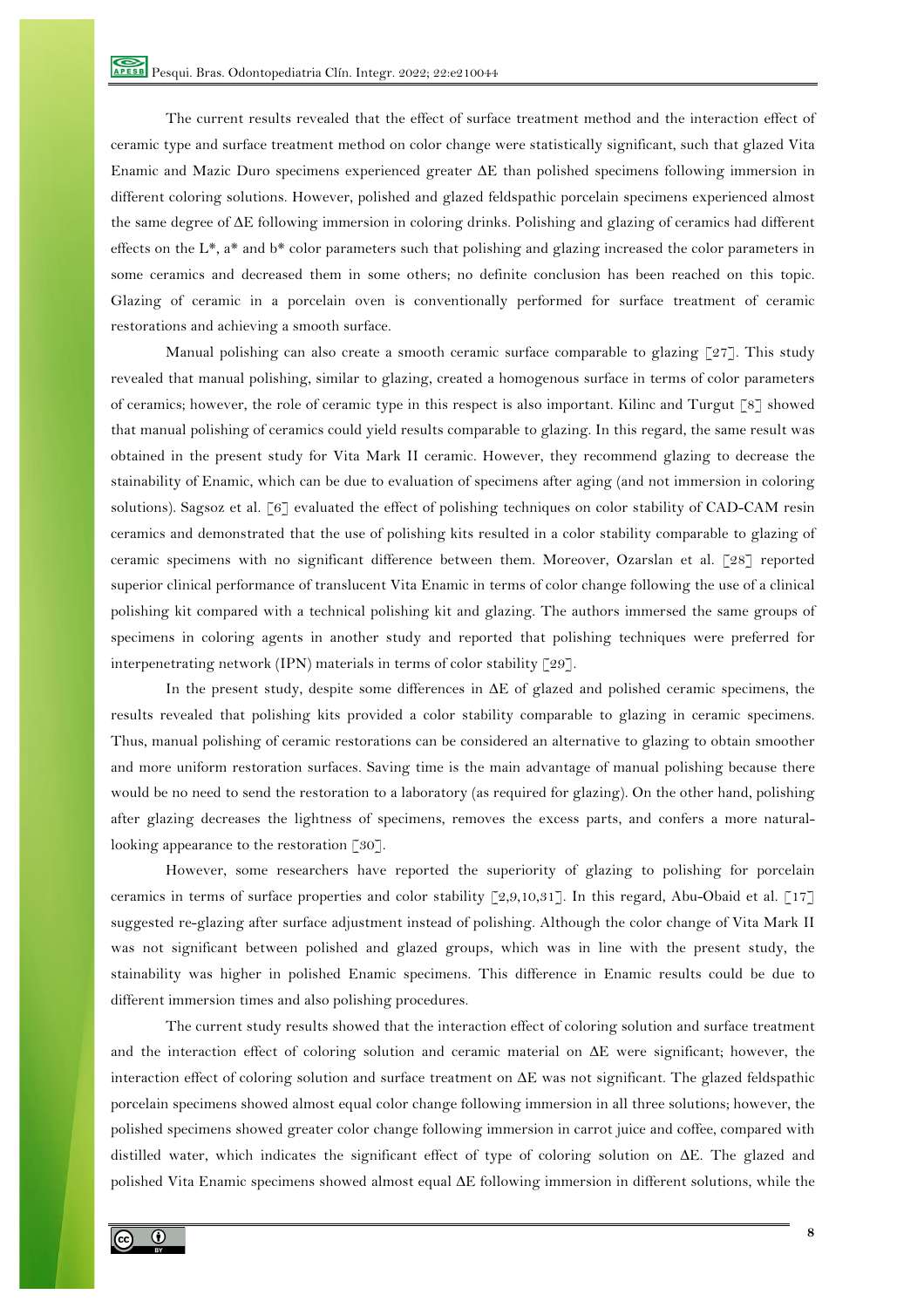polished and glazed Mazic Duro specimens showed greater ∆E following immersion in carrot juice and coffee, compared with distilled water. Several studies have shown the significant effects of different types of nutrients on ∆E of dental restorations.

The color change following exposure to coloring solutions is an external color change that occurs due to the accumulation of stains on the surface or subsurface of restorations. For example, discoloration following consumption of coffee is due to deposition of melanoidins (brown macromolecular compounds) and for carrot juice, it is because of carotene (red-orange pigment). In general, staining following the consumption of coloring drinks more commonly occurs in acrylic denture teeth [32,33] and dental composites and porcelains rank next. The controversy and variability in the reported values for ∆E of ceramics in different studies can be attributed to the use of different types of staining solutions, duration of immersion, instruments used for color measurement, type of materials and their thickness, and conduction of thermocycling or aging. Knowledge about the color change of restoration materials would help clinician in decision-making based on the existed scenario, such as the patient's diet, available time and the equipment.

This study had some limitations; artificial saliva was not used for immersion of specimens during the time intervals between their immersions in coloring solutions and the aging of ceramic specimens was not performed either. In addition, future studies are required to assess the efficacy of toothbrushing for elimination of stains from ceramic surfaces.

# **Conclusion**

The color change of all ceramic specimens was within the clinically acceptable range, except for the glazed Mazic Duro ceramic specimens immersed in carrot juice. However, the color difference of Vita Enamic and Mazic Duro ceramics was higher than that of feldspathic porcelain. Considering the lower color change of polished specimens, polishing can be considered for surface treatment of hybrid ceramics instead of glazing, which facilitates the delivery process of the prosthesis.

## **Authors' Contributions**

HJ https://orcid.org/0000-0003-1684-2846 Conceptualization, Methodology, Writing - Review and Editing and Visualization. ASM https://orcid.org/0000-0002-6297-4797 Conceptualization, Methodology, Formal Analysis, Investigation, Writing - Original Draft and Writing - Review and Editing. FB https://orcid.org/0000-0003-1159-1021 Formal Analysis, Investigation, and Writing - Review and Editing. All authors declare that they contributed to critical review of intellectual content and approval of the final version to be published.

# **Financial Support**

This study supported by Tehran University of Medical Sciences (Grant No: 99-2-133-48651).

### **Conflict of Interest**

The authors declare no conflicts of interest.

### **Data Availability**

The data used to support the findings of this study can be made available upon request to the corresponding author.

#### **References**

- [1] Denry I, Kelly J. Emerging ceramic-based materials for dentistry. J Dent Res 2014; 93(12):1235-42. https://doi.org/10.1177/0022034514553627
- [2] Yılmaz C, Korkmaz T, Demirköprülü H, Ergün G, Özkan Y. Color stability of glazed and polished dental porcelains. J Prosthodont 2008; 17(1):20-4. https://doi.org/10.1111/j.1532-849X.2007.00237.x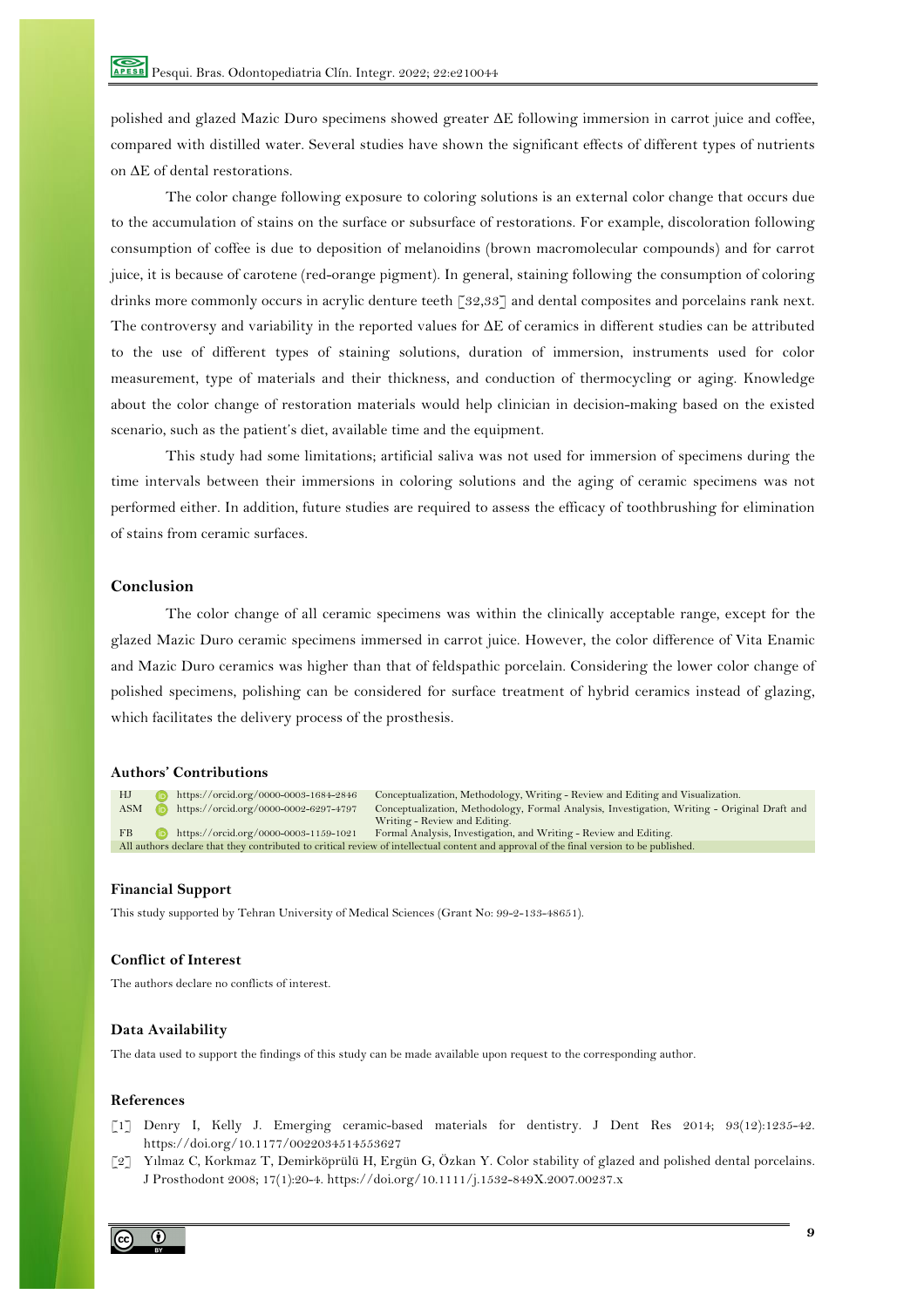- [3] Conrad HJ, Seong W-J, Pesun IJ. Current ceramic materials and systems with clinical recommendations: a systematic review. J Prosthet Dent 2007; 98(5):389-404. https://doi.org/10.1016/S0022-3913(07)60124-3
- [4] Vieira AC, Oliveira MC, Lima EM, Rambob I, Leite M. Evaluation of the surface roughness in dental ceramics submitted to different finishing and polishing methods. J Indian Prosthodont Soc 2013; 13(3):290-5. https://doi.org/10.1007/s13191-013-0261-y
- [5] El Zohairy AA, De Gee AJ, Mohsen MM, Feilzer AJ. Microtensile bond strength testing of luting cements to prefabricated CAD/CAM ceramic and composite blocks. Dent Mater 2003; 19(7):575-83. https://doi.org/10.1016/s0109-5641(02)00107-0
- [6] Sagsoz O, Demirci T, Demirci G, Sagsoz NP, Yildiz M. The effects of different polishing techniques on the staining resistance of CAD/CAM resin-ceramics. J Adv Prosthodont 2016; 8(6):417-22. https://doi.org/10.4047/jap.2016.8.6.417
- [7] VITA. No. 10025 VITA ENAMIC Technical and scientific documentation (Version 006). Available from: https://www.vita-zahnfabrik.com/en/Download-centre-Product-information-612.html. [Accessed on June 3, 2020].
- [8] Kilinc H, Turgut S. Optical behaviors of esthetic CAD-CAM restorations after different surface finishing and polishing procedures and UV aging: An in vitro study. J Prosthetic Dent 2018; 120(1):107-13. https://doi.org/10.1016/j.prosdent.2017.09.019
- [9] Motro PFK, Kursoglu P, Kazazoglu E. Effects of different surface treatments on stainability of ceramics. J Prosthetic Dent 2012; 108(4):231-7. https://doi.org/10.1016/S0022-3913(12)60168-1
- [10] Fuzzi M, Zaccheroni Z, Vallania G. Scanning electron microscopy and profilometer evaluation of glazed and polished dental porcelain. Int J Prosthodont 1996; 9(5):452-8.
- [11] Davis L, Ashworth P, Spriggs L. Psychological effects of aesthetic dental treatment. J Dent 1998; 26(7):547-54. https://doi.org/10.1016/s0300-5712(97)00031-6
- [12] Wulfman C, Tezenas du Montcel S, Jonas P, Fattouh J, Rignon-Bret C. Aesthetic demand of French seniors: a largescale study. Gerodontology 2010; 27(4):266-71. https://doi.org/10.1111/j.1741-2358.2009.00331.x
- [13] Satoh Y, Nagai E, Azaki M, Morikawa M, Ohyama T, Toyoma H, et al. Study on high-strength plastic teeth. J Nihon Univ Sch Dent 1993; 35(3):192-9. https://doi.org/10.2334/josnusd1959.35.192
- [14] Alessi PJ. CIE 15: Technical Report: Colorimetry, 3rd edition 2004. Available from: https://cielab.xyz/pdf/cie.15.2004%20colorimetry.pdf. [Accessed on June 9, 2020].
- [15] Commission Internationale de l'Eclairage. CIE Technical Report: Colorimetry. CIE Pub No. 15.3. Vienna: CIE Central Bureau; 2004.
- [16] Acar O, Yilmaz B, Altintas SH, Chandrasekaran I, Johnston WM. Color stainability of CAD/CAM and nanocomposite resin materials. J Prosthet Dent 2016; 115(1):71-5. https://doi.org/10.1016/j.prosdent.2015.06.014
- [17] Abu-Obaid A, AlMawash A, Alyabis N, Alzaaqi N. An in vitro evaluation of the effect of polishing on the stainability of different CAD/CAM ceramic materials. Saudi Dent J 2020; 32(3):135-41. https://doi.org/10.1016/j.sdentj.2019.08.005
- [18] Dirxen C, Blunck U, Preissner S. Clinical performance of a new biomimetic double network material. Open Dent J 2013; 7(1):118-22. https://doi.org/10.2174/1874210620130904003
- [19] Awad D, Stawarczyk B, Liebermann A, Ilie N. Translucency of esthetic dental restorative CAD/CAM materials and composite resins with respect to thickness and surface roughness. J Prosthet Dent 2015; 113(6):534-40. https://doi.org/10.1016/j.prosdent.2014.12.003
- [20] Bottino M, Campos F, Ramos N, Rippe M, Valandro L, Melo R. Inlays made from a hybrid material: adaptation and bond strengths. Oper Dent 2015; 40(3):E83-91. https://doi.org/10.2341/13-343-L
- [21] Seghi RR, Hewlett E, Kim J. Visual and instrumental colorimetric assessments of small color differences on translucent dental porcelain. J Dent Res 1989; 68(12):1760-4. https://doi.org/10.1177/00220345890680120801
- [22] Saba DA, Salama RA, Haridy R. Effect of different beverages on the color stability and microhardness of CAD/CAM hybrid versus feldspathic ceramic blocks: An in-vitro study. Future Dent J 2017; 3(2):61-6. https://doi.org/10.1016/j.fdj.2017.07.001
- [23] Lawson NC, Burgess JO. Gloss and stain resistance of ceramic-polymer CAD/CAM restorative blocks. J Esthet Restor Dent 2016; 28(suppl 1):S40-5. https://doi.org/10.1111/jerd.12166
- [24] Koksal T, Dikbas I. Color stability of different denture teeth materials against various staining agents. Dent Mater J 2008; 27(1):139-44. https://doi.org/10.4012/dmj.27.139
- [25] Gawriołek M, Sikorska E, Ferreira LF, Costa AI, Khmelinskii I, Krawczyk A, et al. Color and luminescence stability of selected dental materials in vitro. J Prosthodont 2012; 21(2):112-22. https://doi.org/10.1111/j.1532- 849X.2011.00808.x
- [26] Ghahramanloo A, Madani A, Sohrabi K, Sabzevari S. An evaluation of color stability of reinforced composite resin compared with dental porcelain in commonly consumed beverages. J Calif Dent Assoc 2008; 36(9):673-80.
- [27] Al-Wahadni A, Muir Martin D. Glazing and finishing dental porcelain: a literature review. J Can Dent Assoc 1998; 64(8):580-3.